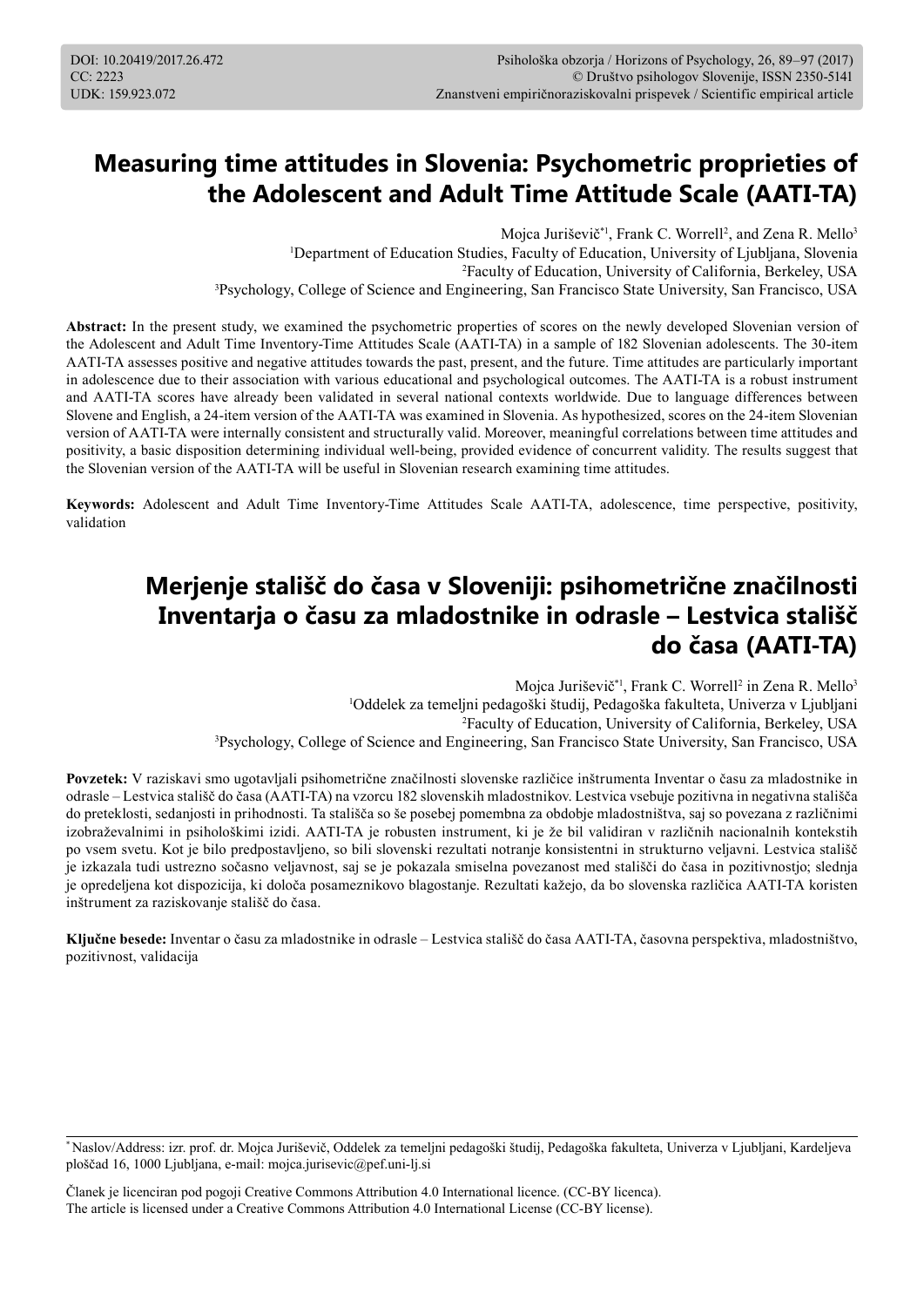Constructs related to time have been implicated in psychological functioning for more than seven decades (Andretta, Worrell, & Mello, 2014; Frank, 1939; Lewin, 1942). However, much of the research has focused on constructs related to the future, such as hope (Snyder, Lopez, Shorey, Rand, & Feldman, 2003), optimism (Scheier & Carver, 1985) and perceived life chances (Jessor, Donovan, & Costa, 1990). In 1999, Zimbardo and Boyd reminded researchers that time consists of three periods – past, present, and future – and noted that researchers should assess all three periods to get a complete understanding of an individual's time perspective. These researchers introduced the Zimbardo Time Perspective Inventory (ZTPI) that provided scores related to all three periods, but psychometric properties of ZTPI scores have varied tremendously across studies (Sircova et al., 2014; Worrell & Mello, 2007; Worrell, Temple et al., 2016), perhaps due to the fact that the subscales assess other constructs (e.g., fatalism, hedonism, planning) in addition to time (Crockett, Weinman, Hankins, & Marteau, 2009; Worrell, Mello, & Buhl, 2013). In 2007, Mello and Worrell developed the Adolescent Time Inventory (ATI), a multidimensional instrument that assessed individuals' perceptions of time. The ATI included measures of time meaning (ATI-TM), time frequency (ATI-TF), time orientation (ATI-TO), time relation (ATI-TR), and time attitudes (ATI-TA; Mello & Worrell, 2015). The current study focused on time attitudes.

To date, most of the research with the ATI has used the time attitude subscales, which assess positive and negative attitudes toward each of the three time periods, and there have been extensive psychometric analysis of the time attitude scores on Adolescent Time Inventory (ATI-TA). Researchers have found ATI-TA scores to be reliable and structurally valid in adolescent samples in several national contexts, including China (Ling, Xu, Worrell, & Mello, 2014), Germany (Buhl & Lindner, 2009; Worrell et al., 2013), Iran (Mello, Rashid, Worrell, & Fathi, 2014), Japan (Chisima, Murakami, Worrell, & Mello, 2016), New Zealand (Alansari, Worrell, Rubie-Davies, & Webber, 2013), Turkey (Şahin-Baltaci, Tagay, Worrell, & Mello, 2017), the United Kingdom (McKay, Cole, Percy, Worrell, & Mello, 2015), and the United States (Worrell et al., 2013).

Moreover, in two recent studies, ATI-TA scores have been shown to be reliable and structurally valid in samples of young adults attending college (Cole, Andretta, & McKay, 2017; Mello et al., 2016), as well as middle and older adults (Mello et al., 2016), leading the authors to rename the instrument the Adolescent and Adult Time Inventory (AATI). The goal of the current study was to examine the psychometric properties of scores on a Slovenian version of the AATI-TA. More specifically, we examined the internal consistency, structural validity, and concurrent validity of the scores to ascertain if AATI-TA scores can be useful in understanding adolescent and adult functioning in Slovenia. We begin with a brief overview of the AATI-TA and research using the instrument.

# **The Adolescent and Adult Time Inventory-Time Attitude scales**

The AATI-TA consists of six 5-item subscales assessing Past Positive, Past Negative, Present Positive, Present Negative, Future Positive, and Future Negative attitudes. Alpha and omega reliability estimates for scores on the past and present subscales have ranged from .72 to .95 across 13 countries (Chisima et al., 2016; McKay et al., 2015; Şahin-Baltaci et al., 2017; Worrell, Mello, & International Collaborators, 2015). Future Positive scores have generally been in the same range, except for Iran (Farsi;  $\alpha = .64$ ,  $\omega =$ .65) and Albania (Albanian;  $\alpha$  = .61,  $\omega$  = .68; Worrell, 2016). Reliability estimates for Future Negative scores have been the most variable. Although reliability estimates for these scores have been  $> 0.70$  in many countries (Worrell, 2016), they have been in the .60 range in the United Kingdom ( $\alpha$  = .61, McKay et al., 2015), Nigeria ( $\alpha$  = .64, Finan et al., 2012), and Peru ( $\alpha$  = .62, Worrell et al., 2015), and have been below .50 in Albania  $(\alpha = .39, \omega = .60)$ , Italy  $(\alpha = .43, \omega = .62)$ , and Turkey  $(\alpha = .53, \omega = .60)$  $\omega$  = .53, Şahin-Baltaci et al., 2017; Worrell et al., 2015).

The six-factor theoretical structure has been supported on the basis of confirmatory factor analyses using both maximum-likelihood and weighted least squares estimation in the 11 countries in which it has been examined (Chisima et al., 2016; McKay et al., 2015; Şahin-Baltaci et al., 2017; Worrell et al., 2015), despite the reliability issues with Future Negative scores. Additionally, scores on the AATI-English show scalar invariance across gender (Worrell, McKay, & Andretta, 2017), configural invariance across a three-year time period in early adolescence (Worrell et al., 2017), configural invariance across early, middle, and older adulthood (Mello et al., 2016), and scalar invariance for five of the six subscales (excluding Future Negative) across early and middle adulthood (Mello et al., 2016).

There has also been evidence supporting the convergent and discriminant validity of AATI-TA scores. Worrell and Mello (2009) reported that AATI-TA scores were not meaningfully related (i.e.,  $r \leq 0.30$ , indicative of a small effect size) to age, grade point average, or academic self-concept. However, AATI-TA scores were meaningfully related to several time constructs (e.g., state hope, perceived life chances, optimism, expectation of future success) and to other important constructs (e.g., global self-esteem, perceived stress). Alansari et al. (2013) reported similar findings; they found that AATI-TA scores were not related to academic achievement, cutting school, and academic self-ranking, but the scores were related to attitudes to school and teacher. In Cole et al.'s (2017) study of British adults, AATI-TA scores on the positive subscales were negatively related to anxiety and depression (-.41  $\leq r \leq$  .23), scores on the negative subscales were positively related to depression (.25  $\le r \le$  .41), but no scores were associated with problematic alcohol use  $(-.11 \le$ *r* ≤ .13).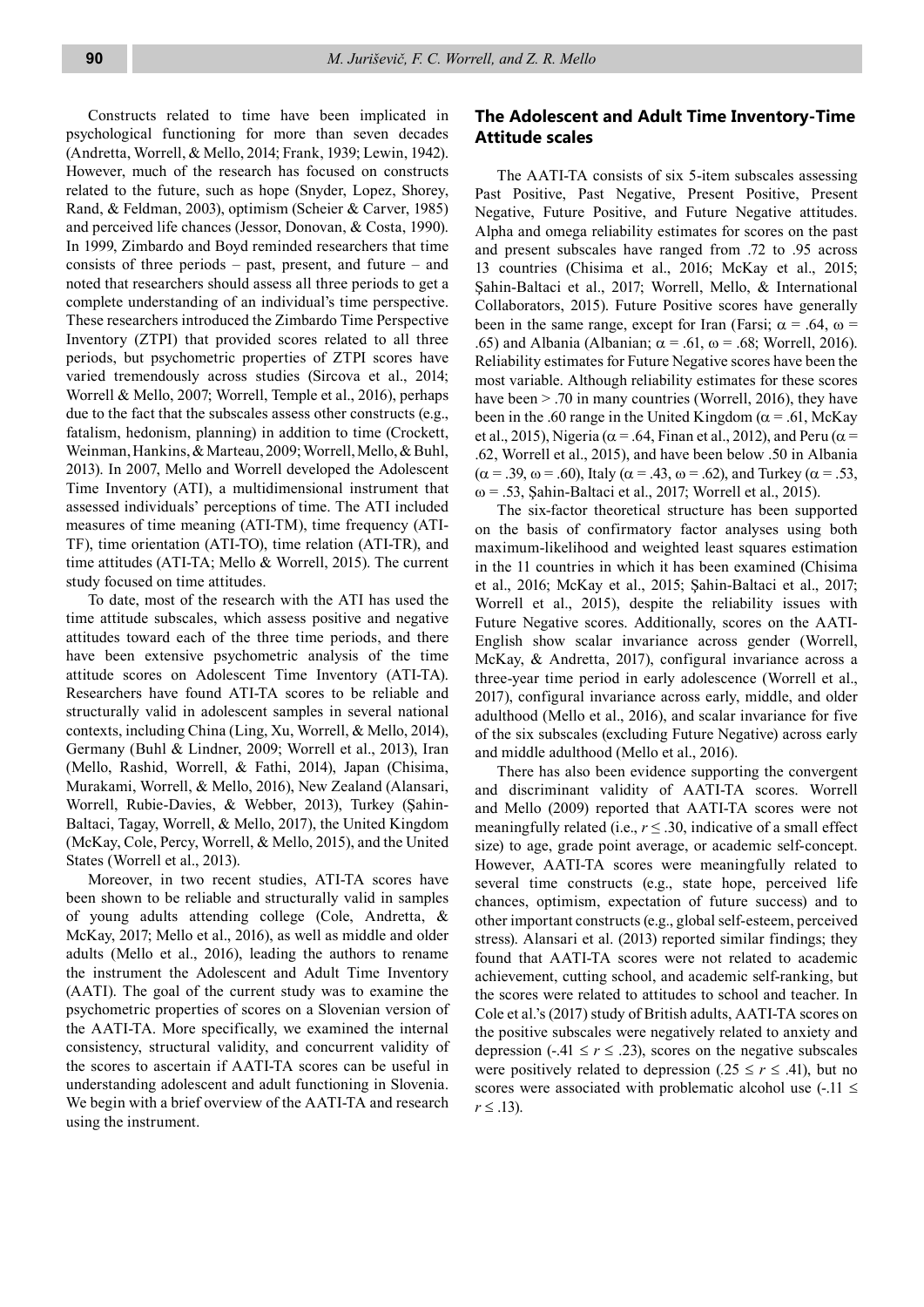Although correlates of AATI-TA scores are interesting, one goal of developing a multidimensional scale assessing past, present and future attitudes is to examine profiles based on all of the subscales, as Zimbardo and Boyd (1999) suggested. Several researchers have used either cluster analysis or latent profile analysis to identify time attitude profiles based on the six subscales. Several profiles have been found, including Positives, Optimists, Balanced, Ambivalents, Negatives, and Pessimists. Importantly, individuals with different profiles differ meaningfully on outcomes, with more positive profiles associated with more adaptive outcomes, including life satisfaction, mental health, and academic success (Alansari et al., 2013; Andretta et al., 2014; Buhl & Lindner, 2009; Cole et al., 2017; McKay, Percy, Cole, Worrell, & Andretta, 2016; Prow, Worrell, Andretta, & Mello, 2016. These differences across profiles have been found in Germany, New Zealand, the UK, and the US.

#### **The current study**

As the literature reviewed above indicates, AATI-TA scores have been found to be reliable and valid in several different countries. These scores have also been found to yield interpretable time attitude profiles, which result in differences on a variety of psychological constructs. The findings, to date, suggest that time attitudes may be useful constructs to look at in different national contexts, providing the rationale for this study. Although there is interest in conducting research on time constructs in Slovenia, ZTPI scores have not held up psychometrically in Slovenia (Worrell et al., 2016).

The goal of the current study was to develop a Slovenian version of AATI-TA and assess the internal consistency, structural validity, and concurrent validity of the scores in a sample of adolescents in Slovenia. We hypothesized that (a) AATI-TA Slovenian scores would be internally consistent with estimates of .70 or higher and (b) that the six-factor model supported in other national contexts (e.g., Alansari et al., 2013; Buhl & Lindner, 2009; Chisima et al., 2016; McKay et al., 2015; Şahin-Baltaci et al., 2017; Worrell et al., 2013) would yield the best fit to the data with fit indices in the acceptable range or higher. With regard to concurrent validity, we hypothesized that positive time attitude subscales would have statistically and practically significant positive correlations with the Positivity Scale and that negative subscales would have statistically and practically significant negative correlations with the Positivity Scale (Caprara et al., 2012). The Positivity Scale assesses "a general tendency to evaluate self, life, and future in a positive way" (i.e. as an interplay among self-esteem, life satisfaction, and optimism; Heikamp et al., 2014, p. 140).

# **Method**

### **Participants**

Participants consisted of a convenience sample of 182 students (64% female;  $M_{\text{age}} = 20.17$ ,  $SD_{\text{age}} = 2.20$ ), eight of whom did not report age and gender. Seventy-six percent of the sample were from urban high schools in four Slovenian cities ( $n = 133$ ;  $M_{\text{age}} = 17.05$ ,  $SD_{\text{age}} = 1.66$ ) and 24% were from

two university programmes at the University of Ljubljana (*n*   $= 41$ ;  $M_{\text{age}} = 23.29$ ,  $SD_{\text{age}} = 2.73$ ).

#### **Instruments**

In addition to the time attitude and positivity scales used in the study, participants were asked to self-report on three demographic variables: age, sex, and educational level.

**Adolescent and Adult Time Inventory-Time Attitudes.** The AATI-TA is one of the five components of the larger AATI battery, which also includes time meaning, time frequency, time orientation, and time relation, and was used to measure students' attitudes towards time (Mello & Worrell, 2015). The AATI-TA English consists of six 5-item subscales: Past Positive, Past Negative, Present Positive, Present Negative, Future Positive, and Future Negative. Responses are on a 5 point Likert scale (1 = Totally Disagree, 2 = Disagree, 3 = Neutral,  $4 = \text{Agree}, 5 = \text{Totally Agree}$  with higher scores indicating a greater endorsement of the attitude. No items are negatively worded, and subscale scores are calculated as a mean of the five items.

The Slovenian version of AATI-TA (Mello, Worrell, Musil, Živkovič, & Juriševič, 2017) was developed through a five-stage translation procedure using a team approach, based on the principles and strategies for translation proposed by Brislin (1986) and other authors (e.g., Cha, Kim, & Erlen, 2007; Harkness, Villar, & Edwards, 2010; Hoffmeyer-Zlotnik & Harkness, 2005). In the first stage, AATI-TA items were translated using parallel translation by two Slovenian researchers fluent in English and familiar with the domain of the study. In the second stage, both translators and a third independent Slovenian researcher discussed the first two drafts and came to consensus on the third draft. In the third stage, one of the translators met with an author of the original AATI-TA to discuss the translation and reconcile any discrepancies. At this meeting, the Slovenian researcher reported that four words used in AATI-TA to express positive attitudes in English (i.e., satisfied, content, happy, and pleased) are meaningfully translated by a single word in Slovenian language (i.e., zadovoljen), which resulted in several items being identical. It was decided at this stage to still include all 30 items and to ask respondents to comment on the items after they completed them.

In Stage 4, a pilot study was carried out and respondents reported that items were clear but 31% of the respondents commented negatively on the identically worded items and complained that there are too many similar items in the questionnaire. On the basis of their feedback and the results of reliability analyses, we excluded 6 of the 30 items from the Slovene version of AATI-TA, that is, one item from each subscale. Excluded items were either redundant with another item (e.g., Item 11: *Zadovoljen sem s svojo sedanjostjo* / *I am pleased with the present* with Item 14: *Zadovoljen sem s svojo sedanjostjo* / *I am content with the present*, or Item 5.: Zadovoljen sem s svojim trenutnim življenjem / I am happy with my current life) and had the lowest contribution to internal consistency among items from the same subscale. Thus, the content equivalence between the original and the translated version was maintained after excluding items 3, 6, 8, 11, 16, and 28. The 24-item Slovenian version of the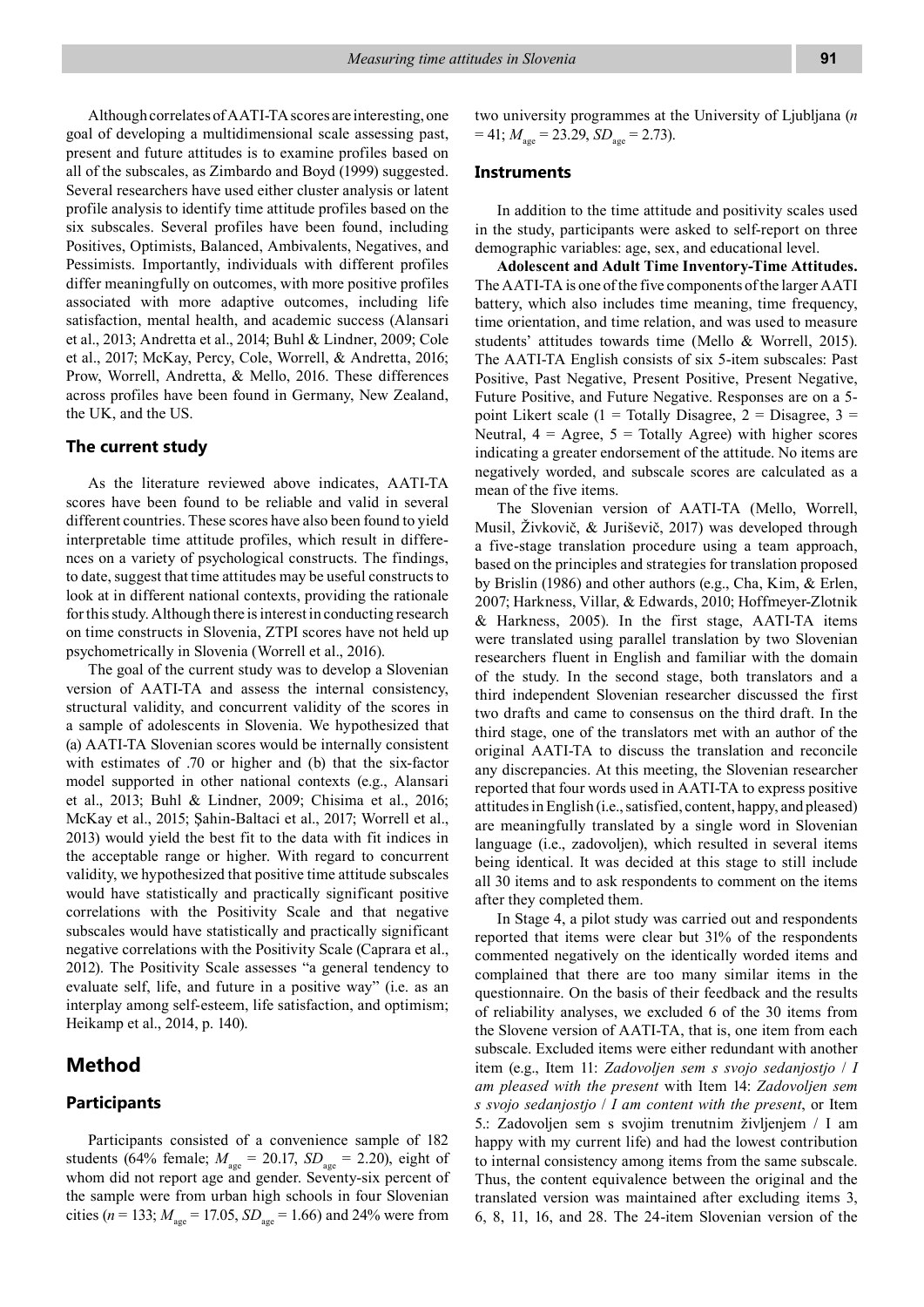AATI-TA and the list of excluded items are provided in the Appendix (Table 5).

**The Positivity Scale**. The Positivity (P) scale (Caprara et al., 2012) was used as a measure of "the respondents' tendency to view and address life and experiences with a positive outlook" (p. 710). The scale consists of 8-items that load on a single latent factor. Responses are on a 5-point Likert scale from  $1 =$  Strongly Disagree to  $5 =$  Strongly Agree, with greater scores indicating more positive outlook. Item 6 (i.e., "At times, the future seems unclear to me") is reverse-scored, and the scale score consists of the mean of the eight items. Caprara et al. reported adequate internal consistency (.75  $\leq \alpha \leq$  .79) for the scores and adequate testretest reliability (females = .69; males = .73) over a 5-week period. They also reported scalar invariance across gender and configural invariance across nationality (Italy, Japan, Spain, and the United States). Convergent and discriminant validity evidence was established through correlations with self-esteem, life-satisfaction, and optimism, depression, and the Big Five, and scores were not meaningfully related to age.

Juriševič (2015) translated the P-scale into Slovene with the permission of the authors. In a Slovenian sample of 746 adolescents ( $M_{\text{age}} = 16.80$ ,  $SD_{\text{age}} = 1.16$ ), scores on the translated P scale had a similar factor structure and internal consistency ( $\alpha$  = .81) as reported by Caprara et al. (2012; see also Heikamp et al., 2014) and the descriptive statistics were also similar.

### **Procedure**

E-versions of AATI-TA and P-scale were prepared and sent to high schools and university students after the consent to collaborate in the study, using the 1CS, which is a Slovenian open source application for online surveys. High school students completed both instruments during their regular classes, whereas university students were contacted directly by faculty's internal network and completed both instruments individually. All data were collected over a 2-week period from January to February in 2017. Parental consent for minors was not requested because anonymity of the respondents was guaranteed in accordance with the purpose of the study. Data were analysed using the statistical software packages SPSS v23 (IBM Corporation, 2016) and M*plus* 7 (Muthén & Muthén, 1998–2012). As data were missing on relatively few AATI-TA, missing data were not replaced and analyses were conducted with 169 participants for the AATI and 171 participants for the P-scale.

## **Results**

### **Preliminary analyses**

Table 1 contains the means and standard deviations for scores on the AATI-TA Slovenian subscales and the Pscale, as well as coefficients of skewness and kurtosis. As can be seen, means ranged from 2.15 to 3.73, with means on the positive subscales generally higher than means on the negative subscales, in keeping with the extant literature. None of the scores was substantially skewed or lepto-/platykurtic. Alpha reliability estimates based on raw scores as well as a 95% confidence interval are also reported in Table 1. These coefficients ranged from .75 to .91, with Future Negative having the lowest coefficient. Internal consistency estimates were also examined by gender and all but one – Future Negative scores in females  $(.67)$  – were  $> .80$ .

When the alpha estimates for Positivity scores were calculated, Item 6 had a negative correlation with the total score, and was eliminated from further analyses. The alpha estimate for Positivity scores based on the seven items was high (see Table 1). We also examined the structural validity of the model based on seven items and results were supportive of the scale. Factor coefficients ranged from .77 to .90, and three of the four fit indices were in the excellent range: comparative fit index  $(CFI) = .979$ , Tucker Lewis index  $(TLI) = .968$ , root mean square error of approximation (RMSEA) = .099 (90% CI: .061–.138), and the standardized root mean square residual  $(SRMR) = .023$ . As the elimination of a poorly-contributing item from a scale can inflate the alpha coefficient, we used the seven factor coefficients to calculate omega, another

|  |  |  |  |  | Table 1. Descriptive statistics for Adolescent Time Inventory-Time Attitude Scores and for P-Scale in a Slovenian sample |  |  |  |
|--|--|--|--|--|--------------------------------------------------------------------------------------------------------------------------|--|--|--|
|--|--|--|--|--|--------------------------------------------------------------------------------------------------------------------------|--|--|--|

|                         | M    | SD.  | Skew (SE) | Kurtosis (SE) | $\alpha$ | 95% CI $(\alpha)$ | $\omega_{\mu}$ |
|-------------------------|------|------|-----------|---------------|----------|-------------------|----------------|
| Past Positive           | 3.73 | 0.78 | $-0.77$   | 0.99          | .85      | $.81 - .88$       | .86            |
|                         |      |      | (0.182)   | (0.361)       |          |                   |                |
| Past Negative           | 2.22 | 0.93 | 0.71      | $-0.18$       | .89      | $.86 - .91$       | .89            |
|                         |      |      | (0.181)   | (0.359)       |          |                   |                |
| <b>Present Positive</b> | 3.56 | 0.80 | $-0.48$   | 0.16          | .89      | $.86 - .92$       | .89            |
|                         |      |      | (0.181)   | (0.359)       |          |                   |                |
| Present Negative        | 2.49 | 0.88 | 0.44      | $-0.24$       | .86      | $.82 - .89$       | .86            |
|                         |      |      | (0.182)   | (0.361)       |          |                   |                |
| <b>Future Positive</b>  | 3.74 | 0.77 | $-0.68$   | 0.81          | .91      | $.89 - .93$       | .91            |
|                         |      |      | (0.183)   | (0.363)       |          |                   |                |
| <b>Future Negative</b>  | 2.15 | 0.78 | 0.72      | 0.41          | .75      | $.69 - .81$       | .77            |
|                         |      |      | (0.182)   | (0.362)       |          |                   |                |
| Positivity <sup>a</sup> | 3.64 | 0.63 | $-0.26$   | 0.67          | .85      | $.81 - .88$       | .95            |
|                         |      |      | (0.187)   | (0.373)       |          |                   |                |

*Note*. CI = confidence interval. Omega estimates are based on the coefficients from the six-factor model, which are reported in Table 3.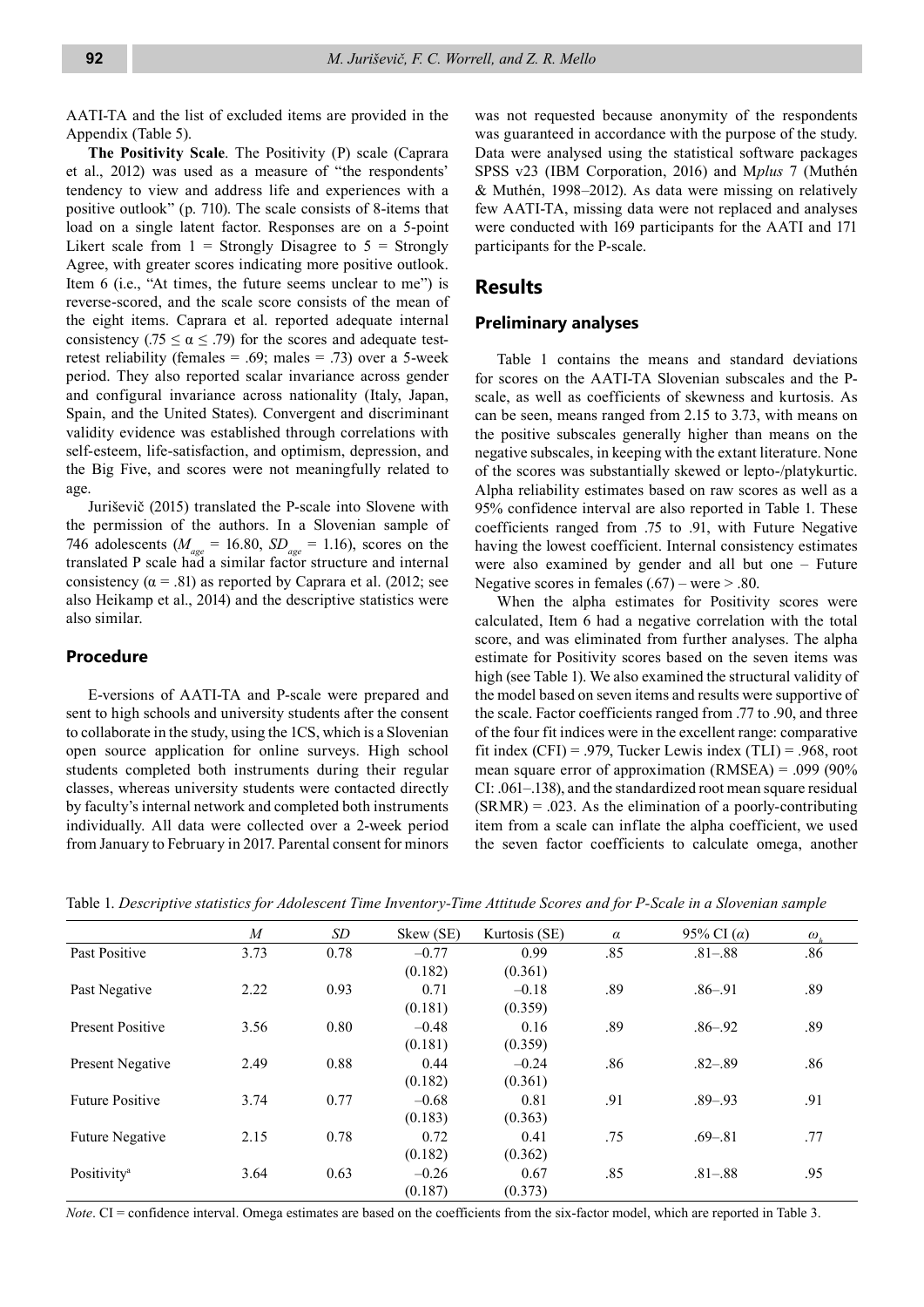Table 2. *Correlation matrix for Adolescent Time Inventory-Time Attitude and P-Scale*

|                            |        | $\mathcal{D}_{\mathcal{L}}$ | $\mathbf{3}$ | 4      | 5      | 6      |
|----------------------------|--------|-----------------------------|--------------|--------|--------|--------|
| 1. Past Positive           |        | $-.83$                      | .53          | $-.54$ | .36    | $-.37$ |
| 2. Past Negative           | $-.73$ |                             | $-.45$       | .64    | $-.38$ | .49    |
| 3. Present Positive        |        | $.45 - .34$                 |              | $-.94$ | .71    | $-.62$ |
| 4. Present Negative        | $-.47$ | .58                         | $-.78$       |        | $-.69$ | .71    |
| 5. Future Positive         |        | $.31 - .29$                 | .66          | $-.57$ |        | $-.83$ |
| 6. Future Negative         | $-.31$ | .39                         | $-.51$       | .58    | $-.69$ |        |
| 7. Positivity <sup>a</sup> | .43    | $-.39$                      | $.74 - .71$  |        | .73    | $-.67$ |

*Note*. Correlations below the diagonal are for the manifest variables and above the diagonal are for latent variables. All correlations are significant at the .001 level.

<sup>a</sup>The Positivity score was based on seven of the eight items.

estimate of internal consistency, and this value was also quite high (see Table 1).

Intercorrelations among the AATI-TA scores are reported in Table 2. As has been seen in previous research, scores on subscales with the same valence were positively correlated and scores on subscales with the opposite valence were negatively correlated. Also as in previous research, past subscales had higher correlations with present subscales than with future subscales. Males and females did not report significantly different mean scores on any of the six AATI-TA subscales or on the P-scale ( $p > .07$ ), with the largest difference being .27 on Future Negative in favour of females (Hedges  $g = .36$ ).

### **Major analyses**

As the AATI-TA is a well-established model with substantial research support, confirmatory factor analyses were used to examine structural validity. As recommended, viable alternative models were also examined (Byrne, 2012; Thompson, 2004). The first model was the hypothesized 6 factor model. Model 2 was a 3-factor model representing the three time periods – past, present, and future. Model 3 was a 2-factor model representing positive and negative subscales. Several indices were used to assess model fit, including the CFI, TLI, RMSEA and its 90% confidence interval, and SRMR. CFI and TLI values ≥ .90 are considered acceptable and values  $\geq$  .95 are considered excellent (Byrne, 2012; Marsh, Hau & Wen, 2004). For the indices of misfit, that is, the RMSEA and SRMR, values  $\leq .08$  are considered acceptable and values  $\leq .05$  are considered excellent. The maximum-likelihood estimator (MLM) with Satorra-Bentler robust standard errors (Satorra & Bentler, 1994) was used initially, as this estimator has been used most frequently with AATI-TA scores.

The results of the confirmatory factor analyses are reported in Table 3 and Table 4. As can be seen, the 6-factor model displayed excellent fit based on all four indicators. When the 3-factor model was run, it did not converge. The 2 factor model yielded poor fit across all indicators. Given the lack of convergence for the 3-factor model, all three models were rerun using both MLR, a robust estimator in M*plus* that uses the Yuan-Bentler test statistic, and the robust weighted least squares estimator, which is recommended for ordinal data. These results are also reported in Table 3. Based on the MLR estimator, the 6-factor model had excellent fit and the 3-factor and 2-factor models had poor fit. The WLSMV estimator indicated excellent fit for the 6-factor model, good fit for the 3-factor model, and poor fit for the 2-factor model. In sum, the results all provided strong support for the 6-factor theoretical model. Omega estimates for AATI-TA scores based on the factor coefficients from the MLR estimator were .77 or higher (see Table 1).

Correlations between the six AATI-TA subscales and Positivity scores are reported in Table 2, providing concurrent

Table 3. *Fit indices for the AATI-TA Scores derived from confirmatory factor analyses*

|                                         |             |     |            |      |              | $90\%$ CI for |             |
|-----------------------------------------|-------------|-----|------------|------|--------------|---------------|-------------|
| Model                                   | $\chi^2$    | df  | <b>CFI</b> | TLI  | <b>RMSEA</b> | <b>RMSEA</b>  | <b>SRMR</b> |
| <b>MLM</b> Estimator                    |             |     |            |      |              |               |             |
| 1.6-Factor (theorized)                  | 310.08*     | 237 | .970       | .965 | .043         | $.028 - .055$ | .043        |
| 2. 3-Factor (time periods) <sup>a</sup> | 664.32*     | 251 | .813       | .794 | .099         | $.090 - .108$ | .072        |
| 3. 2-Factor (valence)                   | 1065.54*    | 251 | .665       | .632 | .139         | $.130 - .147$ | .121        |
| MLR Estimator                           |             |     |            |      |              |               |             |
| 1.6-Factor (theorized)                  | 317.45*     | 237 | .964       | .958 | .045         | $.031 - .057$ | .043        |
| 2. 3-Factor (time periods)              | 664.32*     | 251 | .813       | .794 | .099         | $.090 - .108$ | .072        |
| 3. 2-Factor (valence)                   | $1037.62^*$ | 251 | .644       | .608 | .136         | $.128 - .145$ | .121        |
| WLSMV Estimator                         |             |     |            |      |              |               |             |
| 1.6-Factor (theorized)                  | 356.94*     | 237 | .983       | .980 | .053         | $.041 - .064$ |             |
| 2. 3-Factor (time periods)              | 814.64*     | 251 | .919       | .911 | .111         | $.103 - .120$ |             |
| 3. 2-Factor (valence)                   | 1591.25*    | 251 | .807       | .787 | .171         | $.163 - .179$ |             |

*Note*. AATI-TA = Adolescent and Adult Time Inventory-Time Attitude; CFI = Comparative Fit Index; TLI = Tucker-Lewis Index; RMSEA = Root Mean Square Error of Approximation; CI = Confidence Interval; SRMR = Standardized Root Mean Square Residual. a Model did not converge with the Satorra-Bentler robust errors (MLM) and was run with the Huber/Pseudo ML/sandwich corrections (MLR).  $p < .001$ .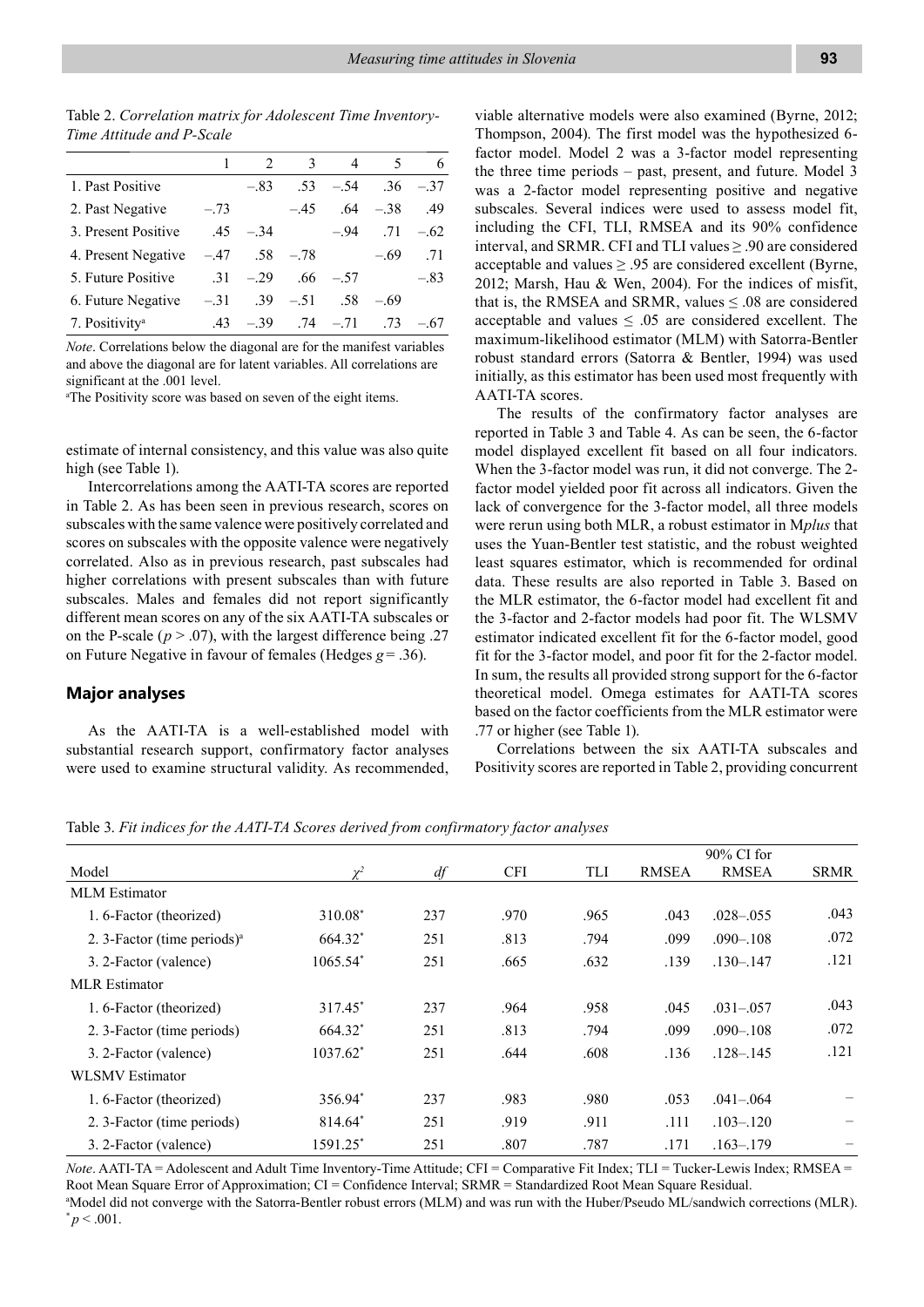|                         | Standardized coefficients |       |       |       |  |  |  |  |
|-------------------------|---------------------------|-------|-------|-------|--|--|--|--|
| Subscales               | (item from ATTI-TA)       |       |       |       |  |  |  |  |
| Past Positive           | .71                       | .83   | .78   | .79   |  |  |  |  |
|                         | (i6)                      | (116) | (i19) | (i24) |  |  |  |  |
| Past Negative           | .77                       | .91   | .82   | .77   |  |  |  |  |
|                         | (i8)                      | (i11) | (113) | (i22) |  |  |  |  |
| <b>Present Positive</b> | .84                       | .89   | .74   | .82   |  |  |  |  |
|                         | (v4)                      | (v10) | (v12) | (v21) |  |  |  |  |
| <b>Present Negative</b> | .77                       | .80   | .79   | .75   |  |  |  |  |
|                         | (i2)                      | (115) | (118) | (i23) |  |  |  |  |
| <b>Future Positive</b>  | .81                       | .86   | .86   | .87   |  |  |  |  |
|                         | (i1)                      | (i5)  | (i9)  | (i14) |  |  |  |  |
| <b>Future Negative</b>  | .67                       | .58   | .81   | .62   |  |  |  |  |
|                         | (i3)                      | (17)  | (117) | (i20) |  |  |  |  |

Table 4. *Factor coefficients from confirmatory factor analyses for 24-item Slovenian AATI-TA*

validity support. As hypothesized, all of the correlations were statistically significant, and ranged in size from moderate to large. Correlations with present and future subscales were also substantially larger than correlations with past subscales.

## **Discussion**

The goal of this study was to develop a Slovenian version of AATI-TA yielding reliable and valid scores. The results provide psychometric evidence confirming the theoretical model of the measured construct and supporting the use of the ATI-TA as a measure of time attitudes in Slovenian adolescents. Specifically, the results show that scores on a Slovenian version of AATI-TA with 24 items are internally consistent, structurally valid, and associated in theoretically congruent ways with scores on the P-scale. The findings of this study provide a basis for being able to examine time attitudes and time attitude correlates in Slovenia.

The introduction of the ZTPI (Zimbardo & Boyd, 1999) to the literature resulted in a substantial increase in time perspective studies, with the ZTPI as the primary research instrument. Since 1999, the ZTPI has been translated into multiple languages and used in more than 20 countries (Sircova et al., 2014, 2015). Unfortunately, ZTPI scores have not yielded adequate fit in many countries (Sircova et al., 2014). Indeed, Worrell et al. (2016) reported low internal consistency estimates for scores on four of the five ZTPI (Zimbardo & Boyd, 1999) subscales and poor structural fit for ZTPI scores in Slovenia. Thus, the supportive results for AATI-TA scores provide another instrument to use in this country. The strong validity evidence for AATI-TA scores in this study is in keeping with findings in several other non-English speaking countries, including China, Germany, and Japan. Moreover, unlike results from Albania, Italy, and Turkey, scores on both future subscales are working well, which will allow for the examination of profiles based on the six subscales.

Is there a compelling rationale for looking at time constructs? There are several studies that suggest that these constructs are quite important in both adolescents and adults. Zimbardo and Boyd (1999) reported meaningful correlations between time perspective subscales and several psychological constructs, including aggression, depression, emotional stability, ego control, and trait anxiety, among other constructs. Meaningful associations have also been found with variables related to educational achievement and psychological well being in studies in Germany, New Zealand, the United Kingdom, and the United States (Alansari et al., 2013; Buhl & Lindner, 2009; McKay et al., 2016; Worrell & Mello, 2009).

In addition to the correlational findings, as reported in the Introduction, recent person-centred analyses have also demonstrated substantial associations between time attitude and time perspective profiles and indicators of well being (Alansari et al., 2013; Andretta et al., 2014; Cole et al., 2017; McKay et al., 2016). Importantly, in a longitudinal study, Wells, Morgan, Worrell, Sumnall, and McKay (2016) showed that adolescents who started and remained in positive profiles were less likely to use alcohol and had healthier attitudes towards alcohol, whereas those who transitioned to negative profiles reported more unhealthy drinking behaviors. These findings suggest that time constructs may be useful to understand in terms of assessing probability of risky behaviour and in developing interventions.

#### **Limitations and conclusion**

This study also had several limitations. The first is the small sample size, which was also limited to adolescents and young adults. Although the results are supportive, it will be important to examine AATI-TA scores in a large and more representative sample of Slovenian adolescents and adults. Attention will also need to be paid to different regions of the country, SES, levels of academic achievement, and personality constructs to see if these variables interact with time attitudes. Another limitation is the use of only one scale to examine convergent validity. Although the P-scale has several items related to the future (e.g., "I have great faith in the future"), it is not considered a measure of time perspective, and future studies should examine more common time constructs such as consideration of future consequences, hope, and optimism to provide additional evidence of criterion-related validity. Despite the shortcomings due to the limitations of the initial sample, we conclude that findings of this study provide additional support for the generalizability of AATI-TA scores, which have the potential to be used in the Slovenian context as a measure of time attitudes.

# **References**

- Alansari, M., Worrell, F. C., Rubie-Davies, C., & Webber, M. (2013). Adolescent Time Attitude Scale (ATAS) scores and academic outcomes in secondary school females in New Zealand. *International Journal of Quantitative Research in Education*, *1*, 251–274.
- Andretta, J. R., Worrell, F. C., & Mello, Z. R. (2014). Predicting educational outcomes and psychological wellbeing in adolescents using time attitude profiles. *Psychology in the Schools*, *51*, 434–451.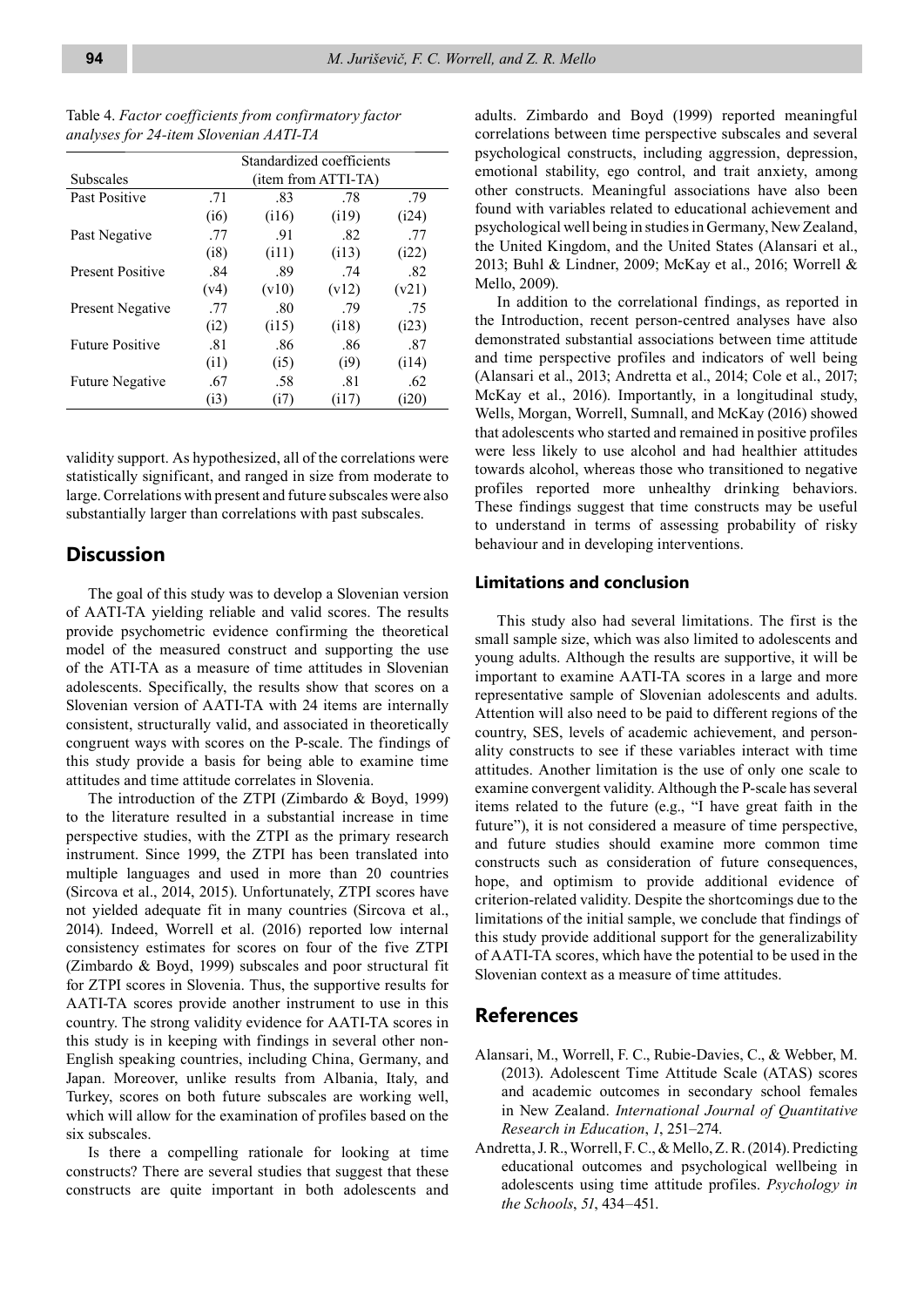- Brislin, R. W. (1986). The wording and translation of research instruments. In W. L. Lonner & J. W. Berry (Eds.), *Field methods in cross-cultural research* (pp. 137–164). Newbury Park, CA, USA: Sage.
- Buhl, M., & Linder, D. (2009). Time perspectives in adolescence: Measurement, profiles, and links with personality characteristics and scholastic experience. *Diskurs Kindheits und Jugendforschung [Research on Child and Adolescent Development]*, *2*, 197–216.
- Byrne, B. M. (2012). *Structural equation modeling with Mplus: Basic concepts, applications, and programming*. New York, NY, USA: Routledge.
- Caprara, V. C., Alessandri, G., Eisenberg, N., Kupfer, A., Steca, P., Caprara, M. G.,….Abela, J. (2012). The Positivity Scale. *Psychological Assessment, 24*(3)*,* 701–712.
- Cha, E.-S., Kim, K. H., & Erlen, J. A. (2007). Translation of scales in cross-cultural research: Issues and techniques. *Journal of Advanced Nursing*, *58*, 386–395.
- Chisima, Y., Murakami, T., Worrell, F. C., & Mello, Z. R. (2016). The Japanese version of the Adolescent Time Inventory-Time Attitudes (ATI-TA) scale: Internal consistency, structural validity, and convergent validity. *Assessment.* Advance online publication.
- Cole, J. C., Andretta, J. R., & McKay, M. T. (2017). An exploratory examination of the viability and meaningfulness of time attitude profiles in adults. *Personality and Individual Differences, 106,* 146–151.
- Crockett, R. A., Weinman, J., Hankins, M., & Marteau, T. (2009). Time orientation and health-related behaviour: Measurement in general population samples. *Psychology and Health, 24,* 333–350.
- Finan, L. J., Mello, Z. R., Oladipo, S. E., McBroom, K. A., Gutíerrez, C. M., & Worrell, F. C. (2012, March). *Attitudes toward the past, the present, and the future in Nigeria and in the United States among adolescents and young adults.* Poster presented at the biennial meeting of the Society for Research on Adolescence, Vancouver, Canada.
- Frank, L. K. (1939). Time perspectives. *Journal of Social Philosophy, 4,* 293–312.
- Harkness, J. A., Villar, A., & Edwards, B. (2010). Translation, adaptation, and design. In J. A. Harkness, M. Braun, B. Edwards, T. P. Johnson, L- Lyberg, P- Ph. Mohler, … T. W. Smith (Eds.), *Survey methods in multinational, multiregional, and multicultural contexts* (pp. 117–140). Hoboken, NJ, USA: John Wiley & Sons.
- Heikamp, T., Alessandri, G., Laguna, M., Petrovic, V., Caprara, M. G., & Trommsdorff, G. (2014). Crosscultural validation of the positivity-scale in five European countries. *Personality and Individual Differences, 71*, 140–145.
- Hoffmeyer-Zlotnik, J. H. P., & Harkness, J. A. (Eds.). (2005). *Methodological aspects in cross-national research*. Mannheim, Germany: ZUMA. Retrieved from https://pdfs.semanticscholar.org/db34/ dbabb400c3ddcf61ce56aa0b54f9df558fe5.pdf
- IBM Corporation. (2016). IBM SPSS Statistics for Macintosh, Version 23.0. Armonk, NY, USA: IBM Corporation.
- Jessor, R., Donovan, J. E., & Costa, F. (1990). Personality, perceived life chances, and adolescent health behavior. In K. Hurrelmann & F. Lösel (Eds.), *Health hazards in adolescence*. New York, NY, USA: Walter de Gruyter.
- Juriševič, M. (2015). *Lestvica pozitivnosti* [Positivity Scale]. Unpublished scale, Pedagoška fakulteta Univerze v Ljubljani, Slovenia.
- Lewin, K. (1942). Time perspective and morale. In K. Lewin (Ed.), *Resolving social conflicts and field theory in social science* (pp. 80–93). Washington, DC, USA: American Psychological Association.
- Ling, S. C., Xu, H, Worrell, F. C., & Mello, Z. R. (2014, May). *Introducing the Chinese version of the Adolescent Time Attitude Scale (ATAS).* Poster presented at the annual meeting of the Association for Psychological Science, San Francisco, CA, USA.
- Marsh, H., Hau, K., & Wen, Z. (2004). In search of golden rules: Comment on hypothesis-testing approaches to setting cutoff values for fit indexes and dangers in overgeneralizing Hu and Bentler's (1999) findings. *Structural Equation Modeling*, *11*, 320–341.
- McKay, M. T., Cole, J. C., Percy, A., Worrell, F. C., & Mello, Z. R. (2015). Reliability and factorial validity of Adolescent Time Inventory-Time Attitude (ATI-TA) scores in Scottish and Northern Irish adolescents. *Personality and Individual Differences*, *86*, 412–416.
- McKay, M. T., Percy A., Cole, J. C., Worrell, F. C., & Andretta, J. R. (2016). The relationship between time attitude profiles and self-efficacy, sensation seeking, and alcohol use: An exploratory study. *Personality and Individual Differences*, 97, 203–209.
- Mello, Z. R., Rashid, K., Worrell, F. C., & Fathi, F. (2014). *Validating Adolescent Time Attitude scores (ATAS) in a sample of Iranian adolescents.* Poster presented at the 2nd International Conference on Time Perspective, Warsaw, Poland.
- Mello, Z. R., Zhang, J. W., Barber, S. J., Paoloni, V. C., Howell, R. T., & Worrell, F. C. (2016). Psychometric properties of time attitudes scores in young, middle, and older adult samples. *Personality and Individual Differences*, *101*, 57–61.
- Mello, Z. R., & Worrell, F. C. (2007). The Adolescent Time Inventory – English. Berkeley: The University of California. Retrieved from https://faculty.sfsu. edu/~zmello/content/adolescent-time-inventory
- Mello, Z. R., & Worrell, F. C. (2015). The past, the present, and the future: A conceptual model of time perspective in adolescence. In M. Stolarski, N. Fieulaine, & W. van Beek (Eds.), *Time perspective theory: Review, research, and application: Essays in honour of Phillip G. Zimbardo* (pp. 115–129). Zug, Switzerland: Springer.
- Mello, Z. R., Worrell, F. C., Musil, B., Živkovič, U., & Juriševič, M. (2017). The Adolescent and Adult Time Inventory – Slovenian. Berkeley, CA, USA: The University of California.
- Muthén, B. O., & Muthén, L. K. (1998–2012). *Mplus user's*  guide (7<sup>th</sup>. ed.). Los Angeles, CA, USA: Muthén & Muthén.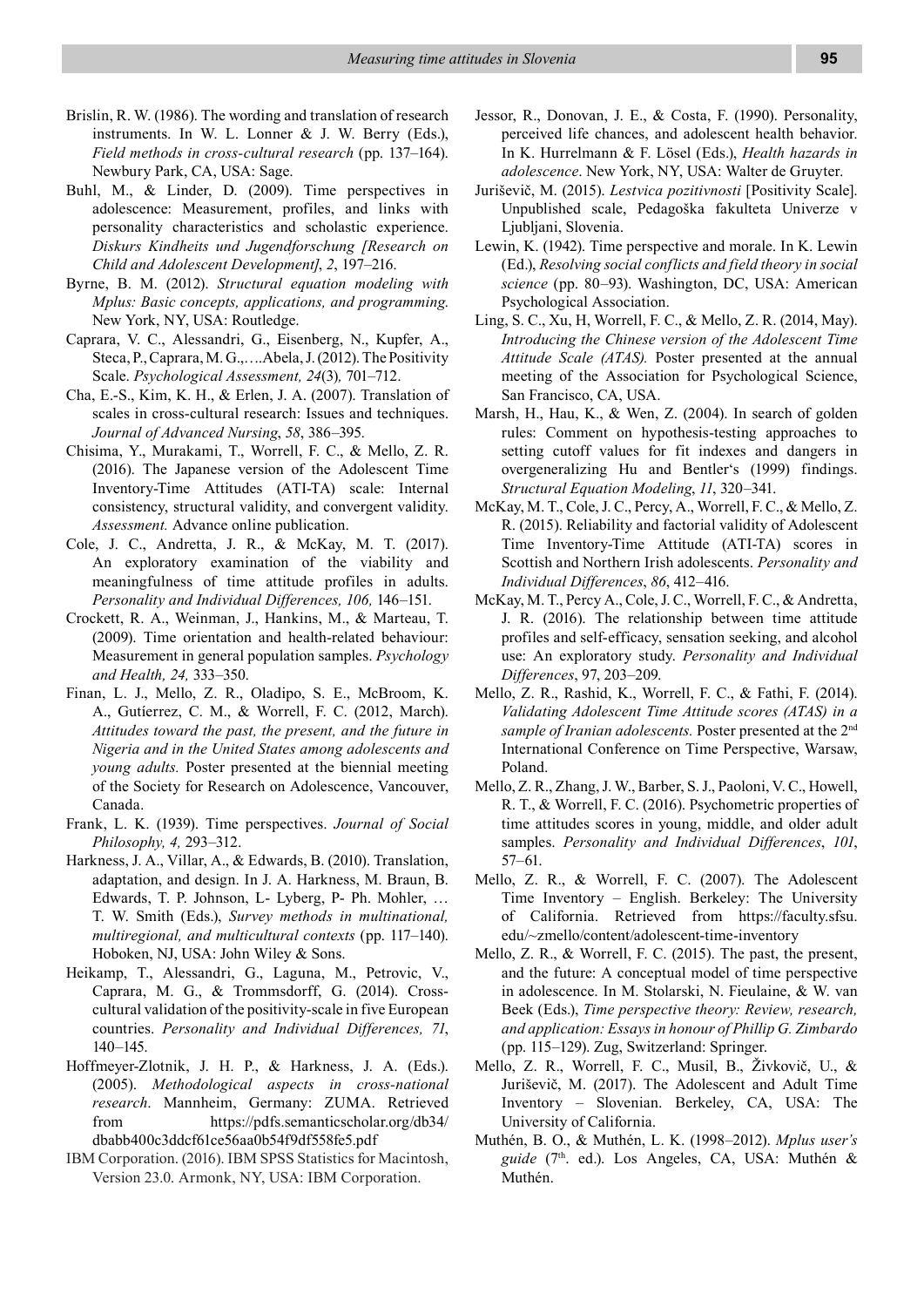- Prow, R. M., Worrell, F. C., Andretta, J. R., & Mello, Z. R. (2015, November). Demographic differences in adolescent time attitude profiles: A person-oriented analysis using model-based clustering. Paper presented at the Berkeley Unified School District Educational Research Symposium, Berkeley, CA.
- Şahin-Baltaci, H., Tagay, Ö., Worrell, F. C., & Mello, Z. R. (2017). Psychometric properties of Turkish Adolescent Time Inventory-Time Attitudes (ATI-TA) scores. *International Perspectives in Psychology: Research, Practice, & Consultation, 6,* 47–59.
- Satorra, A., & Bentler, P. M. (1994). Corrections to test statistics and standard errors on covariance structure analysis. In A. von Eye & C. C. Clogg (Eds.), *Latent variables analysis* (pp. 399–419). Thousand Oaks, CA, USA: Sage.
- Scheier, M. F. & Carver, C. S. (1985). Optimism, coping, and health: Assessment and implications of generalized outcome expectancies. *Health Psychology, 4,* 219–247.
- Sircova, A., van de Vijver, F. J. R., Osin, E., Milfont, T. L., Fieulaine, N., Kislali-Erginbilgic, A., ... 54 members of the International Time Perspective Research Project (2014). A global look at time: A 24-country study of equivalence of the Zimbardo Time Perspective Inventory. *SAGE Open*, *4*(1), 1–12.
- Sircova, A., van de Vijver, F. J. R., Osin, E., Milfont, T. L., Fieulaine, N., Kislali-Erginbilgic, A., ... 54 members of the International Time Perspective Research Project (2015). Time perspective profiles of cultures. In M. Stolarski, N. Fieulaine, & W. van Beek (Eds.), *Time perspective theory: Review, research, and application: Essays in honor of Phillip G. Zimbardo* (pp. 169–187)*.* Zug, Switzerland: Springer.
- Snyder, C. R., Lopez, S. J., Shorey, H. S., Rand, K. L., & Feldman, D. B. (2003). Hope theory, measurements, and applications to school psychology. *School Psychology Quarterly, 18*, 122–139.
- Thompson, B. (2004). *Exploratory and confirmatory factor analysis: Understanding concepts and applications.* Washington, DC, USA: American Psychological Association.
- Wells, K. E., Morgan, G. B., Worrell, F. C., Sumnall, H., & McKay, M. T. (2016). The influence of time attitudes on alcohol-related attitudes, behaviors, and subjective life expectancy in early adolescence: A longitudinal examination using mover-stayer latent transition analysis. *International Journal of Behavioural Development.*  Advance online publication.
- Worrell. F. C. (2016, August). Measuring time attitudes across cultures. In Y. Chishima, R. Ishii, & Z. R. Mello (Co-Chairs), *Cross-cultural considerations for time attitudes: Perspectives from the United States, Germany, and Japan.* Symposium presented at the 3rd International Conference on Time Perspective, Copenhagen, Denmark.
- Worrell, F. C., McKay, M. T., & Andretta, J. R. (2017). Psychometric properties of Adolescent Time Inventory-Time Attitude (ATI-TA) scores in three waves of longitudinal data. *Psychological Assessment.* Advance online publication.
- Worrell, F. C., & Mello, Z. R. (2007). The reliability and validity of Zimbardo Time Perspective Inventory (ZPTI) scores in academically talented adolescents. *Educational and Psychological Measurement, 67,* 487–504.
- Worrell, F. C., & Mello, Z. R. (2009). Convergent and discriminant validity of time attitude scores on the Adolescent Time Perspective Inventory. *Diskurs Kindheits und Jugendforschung* [Research on Child and Adolescent Development], *4*, 185–196.
- Worrell, F. C., Mello, Z. R., & Buhl, M. (2013). Introducing English and German versions of the Adolescent Time Attitude Scale (ATAS). *Assessment*, *4*, 496–510.
- Worrell, F. C., Mello, Z. R., & International Collaborators. (2015, March). Validating Adolescent Time Inventory-Time Attitude scores in samples from 8, no 10 countries. In Z. R. Mello and M. Buhl (Co-Chairs), *International studies on time perspective: How thoughts about the past, the present, and the future predict adolescent outcomes.* Poster Symposium presented at the biennial meeting of the Society for Research on Child Development, Philadelphia, PA, USA.
- Worrell, F. C., Temple, E., McKay, M. T., Zivkovic, U., Perry, J. L., Mello, Z. R., ... Cole, J. C. (2016). A theoretical approach to the Zimbardo Time Perspective Inventory: Results from America, Australia, Slovenia, and the United Kingdom. *European Journal of Psychological Assessment.* Advance online publication.
- Zimbardo, P. G., & Boyd, J. N. (1999). Time perspective: A valid, reliable individual differences metric. *Journal of Personality and Social Psychology*, *77*, 1271–1288.